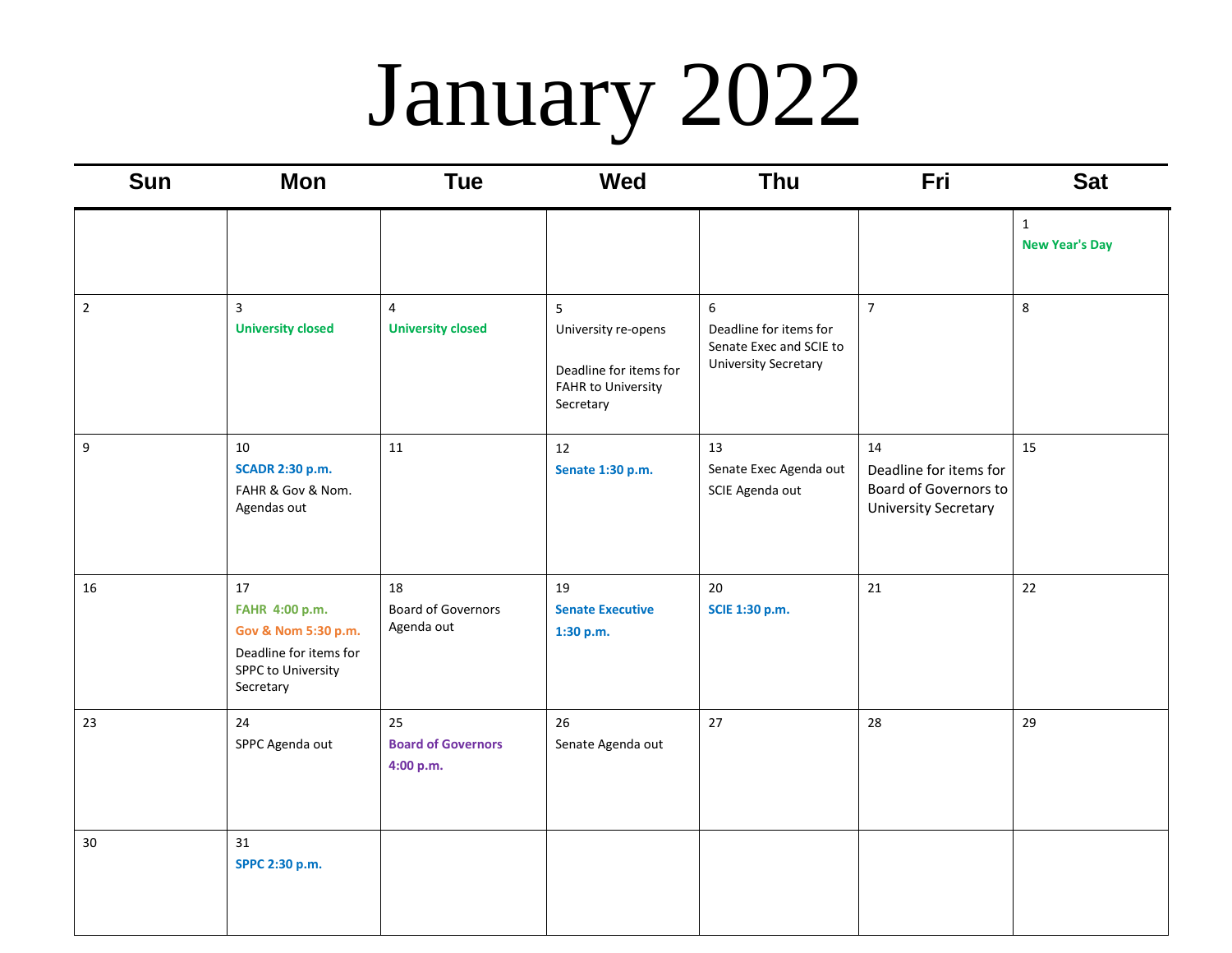# February 2022

| <b>Sun</b> | <b>Mon</b>                                                      | <b>Tue</b>                                                                        | Wed                                                                                                    | <b>Thu</b>                                                                                  | Fri                                                                                                  | <b>Sat</b> |
|------------|-----------------------------------------------------------------|-----------------------------------------------------------------------------------|--------------------------------------------------------------------------------------------------------|---------------------------------------------------------------------------------------------|------------------------------------------------------------------------------------------------------|------------|
|            |                                                                 | $\mathbf{1}$                                                                      | $\overline{2}$<br>Senate 1:30 p.m.<br>Deadline for items for<br>Senate Exec to University<br>Secretary | $\overline{\mathbf{3}}$<br>Deadline for items for<br><b>SCIE to University</b><br>Secretary | 4                                                                                                    | 5          |
| 6          | $\overline{7}$                                                  | 8                                                                                 | 9<br><b>SCACOM 1:30 p.m.</b><br>Senate Exec Agenda out                                                 | 10<br>SCIE Agenda out                                                                       | 11<br>Deadline for items for<br>Board Executive to<br><b>University Secretary</b>                    | 12         |
| 13         | 14<br>Deadline for items for<br>SPPC to University<br>Secretary | 15<br>Board Executive agenda<br>out                                               | 16<br><b>Senate Executive</b><br>1:30 p.m.                                                             | 17<br>SCIE 1:30 p.m.                                                                        | 18                                                                                                   | 19         |
| 20         | 21<br><b>Louis Riel Day</b><br>(University Closed)              | 22<br>SPPC Agenda out<br><b>Board Executive</b><br>4:00 p.m.<br>Winter Term Break | 23<br>Senate Agenda out<br><b>Winter Term Break</b>                                                    | 24<br>Winter Term Break                                                                     | 25<br>Deadline for items for<br>ARMC and FAHR to<br><b>University Secretary</b><br>Winter Term Break | 26         |
| 27         | 28<br>SPPC 2:30 p.m.                                            |                                                                                   |                                                                                                        |                                                                                             |                                                                                                      |            |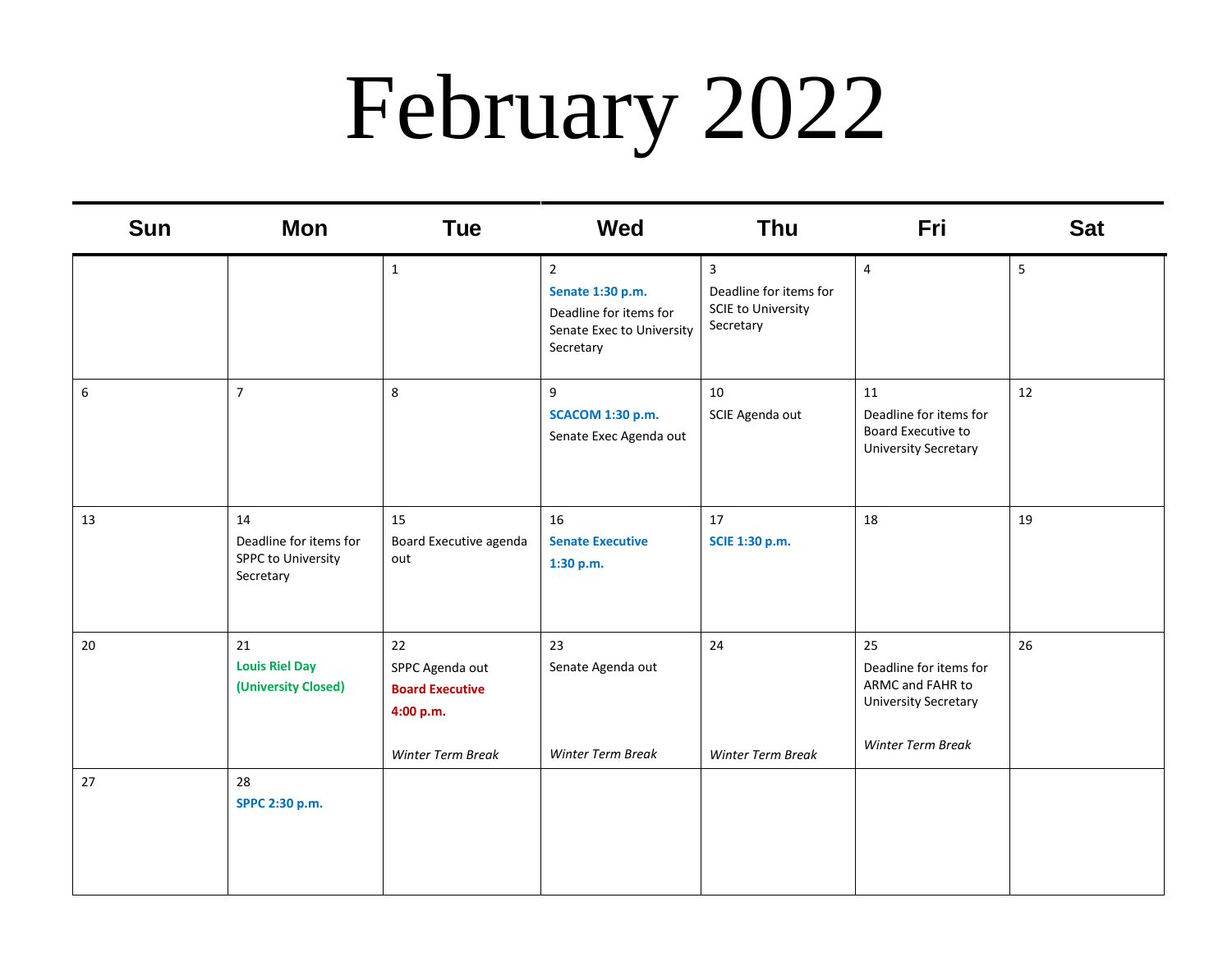### March 2022

| <b>Sun</b> | Mon                                                             | <b>Tue</b>                                                                                       | <b>Wed</b>                                                                                | <b>Thu</b>                                                                                                                            | Fri                                                                                  | <b>Sat</b> |
|------------|-----------------------------------------------------------------|--------------------------------------------------------------------------------------------------|-------------------------------------------------------------------------------------------|---------------------------------------------------------------------------------------------------------------------------------------|--------------------------------------------------------------------------------------|------------|
|            |                                                                 | $\mathbf{1}$<br>ARMC and FAHR Agendas<br>out                                                     | $\overline{2}$<br>Senate 1:30 p.m.                                                        | $\overline{3}$<br>Deadline for items for<br><b>SCIE to University</b><br>Secretary<br>SCRP 2:00 p.m.                                  | $\overline{4}$                                                                       | 5          |
| 6          | $\overline{7}$                                                  | 8<br>FAHR 4:00 p.m.<br>ARMC 5:30 p.m.<br>DSA and Gov. & Nom.<br>Agendas out                      | 9<br>SCACOM 1:30 p.m.<br>Deadline for items for<br>Senate Exec to University<br>Secretary | 10<br>SCIE Agenda out                                                                                                                 | 11<br>Deadline for items for<br>Board of Governors to<br><b>University Secretary</b> | 12         |
| 13         | 14<br>Deadline for items for<br>SPPC to University<br>Secretary | 15<br>DSA 3:30 p.m.<br>Gov. & Nominating 4:30<br>p.m.<br><b>Board of Governors</b><br>Agenda out | 16<br>Senate Exec Agenda out                                                              | 17<br><b>SCIE 1:30 p.m.</b>                                                                                                           | 18                                                                                   | 19         |
| 20         | 21<br>SPPC Agenda out                                           | 22<br><b>Board of Governors</b><br>4:00 p.m.                                                     | 23<br><b>Senate Executive 1:30</b><br>p.m.                                                | 24                                                                                                                                    | 25                                                                                   | 26         |
| 27         | 28<br>SPPC 2:30 p.m.                                            | 29                                                                                               | 30<br>Senate Agenda out                                                                   | 31<br>Deadline for items for<br>SCIE and nominations for<br>Honorary Degrees and<br>Emeritus Titles to<br><b>University Secretary</b> |                                                                                      |            |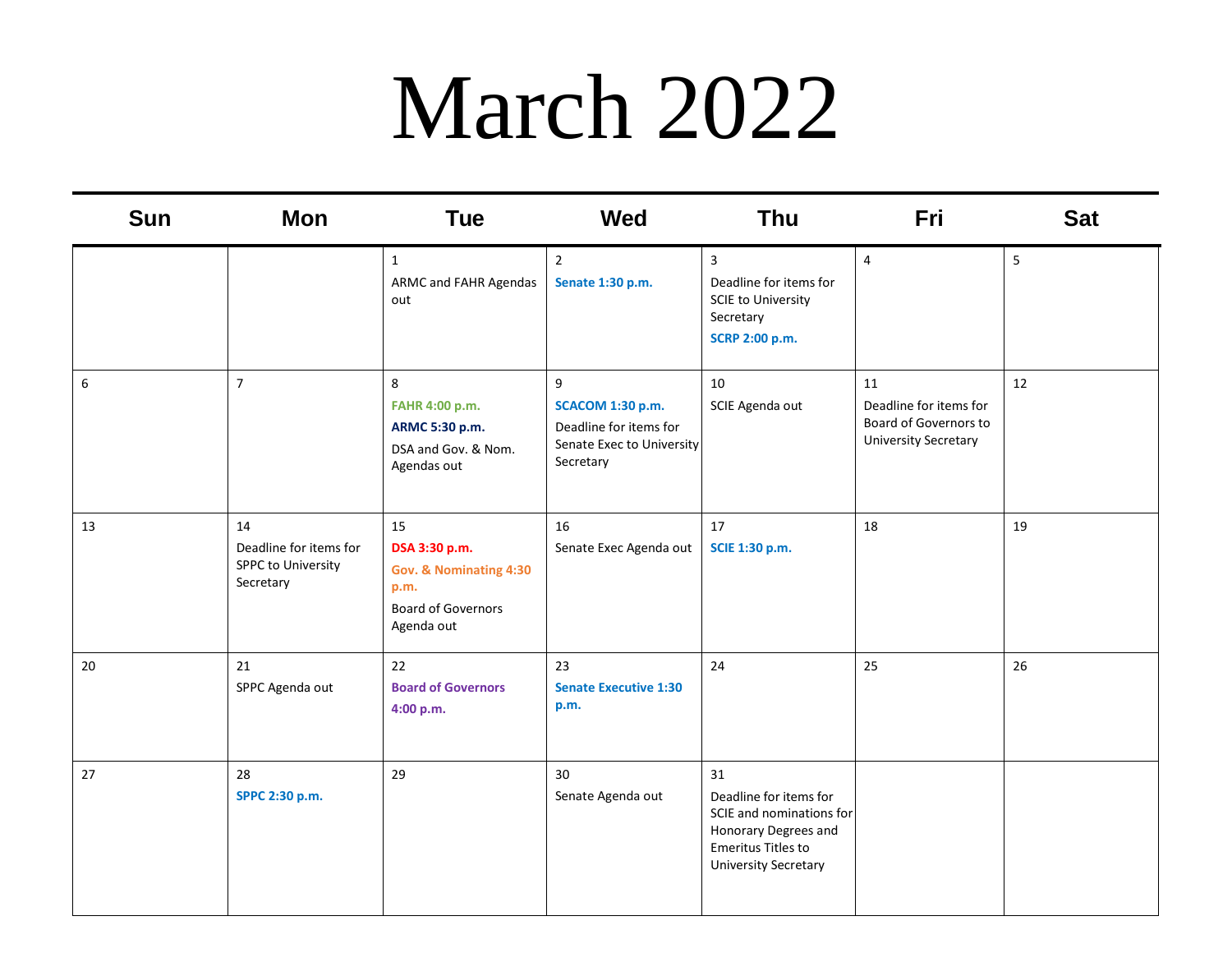# April 2022

| Sun | <b>Mon</b>                                                      | <b>Tue</b>                                                                                                                      | Wed                                                                          | <b>Thu</b>                                                                                                    | Fri                                                             | <b>Sat</b>     |
|-----|-----------------------------------------------------------------|---------------------------------------------------------------------------------------------------------------------------------|------------------------------------------------------------------------------|---------------------------------------------------------------------------------------------------------------|-----------------------------------------------------------------|----------------|
|     |                                                                 |                                                                                                                                 |                                                                              |                                                                                                               | $\mathbf{1}$                                                    | $\overline{2}$ |
| 3   | $\overline{4}$                                                  | 5<br>Chancellor's Committee<br>Agenda out                                                                                       | 6<br>Senate 1:30 p.m.<br>(Possible meeting<br>location: Bannatyne<br>Campus) | $\overline{7}$<br>SCIE Agenda out                                                                             | 8                                                               | 9              |
| 10  | 11<br>Deadline for items for<br>SPPC to University<br>Secretary | 12                                                                                                                              | 13<br><b>SCACOM 1:30 p.m.</b>                                                | 14<br><b>SCIE 1:30 p.m.</b><br>Deadline for items for<br>Board of Governors to<br><b>University Secretary</b> | 15<br><b>Good Friday</b><br>(University Closed)                 | 16             |
| 17  | 18<br>SPPC Agenda out                                           | 19<br>Board of Governors Agenda<br>out                                                                                          | 20<br>Deadline for items for<br>Senate Exec to Univ Sec                      | 21                                                                                                            | 22<br>Deadline for items for<br>FAHR to University<br>Secretary | 23             |
| 24  | 25<br>SPPC 2:30 p.m.                                            | 26<br>SCHD 1:30 p.m.<br><b>Chancellor's Committee</b><br>2:30 p.m.<br><b>Board of Governors</b><br>4:00 p.m.<br>FAHR Agenda out | 27<br>Senate Exec Agenda out                                                 | 28<br>Deadline for items for<br><b>SCIE to University</b><br>Secretary                                        | 29                                                              | 30             |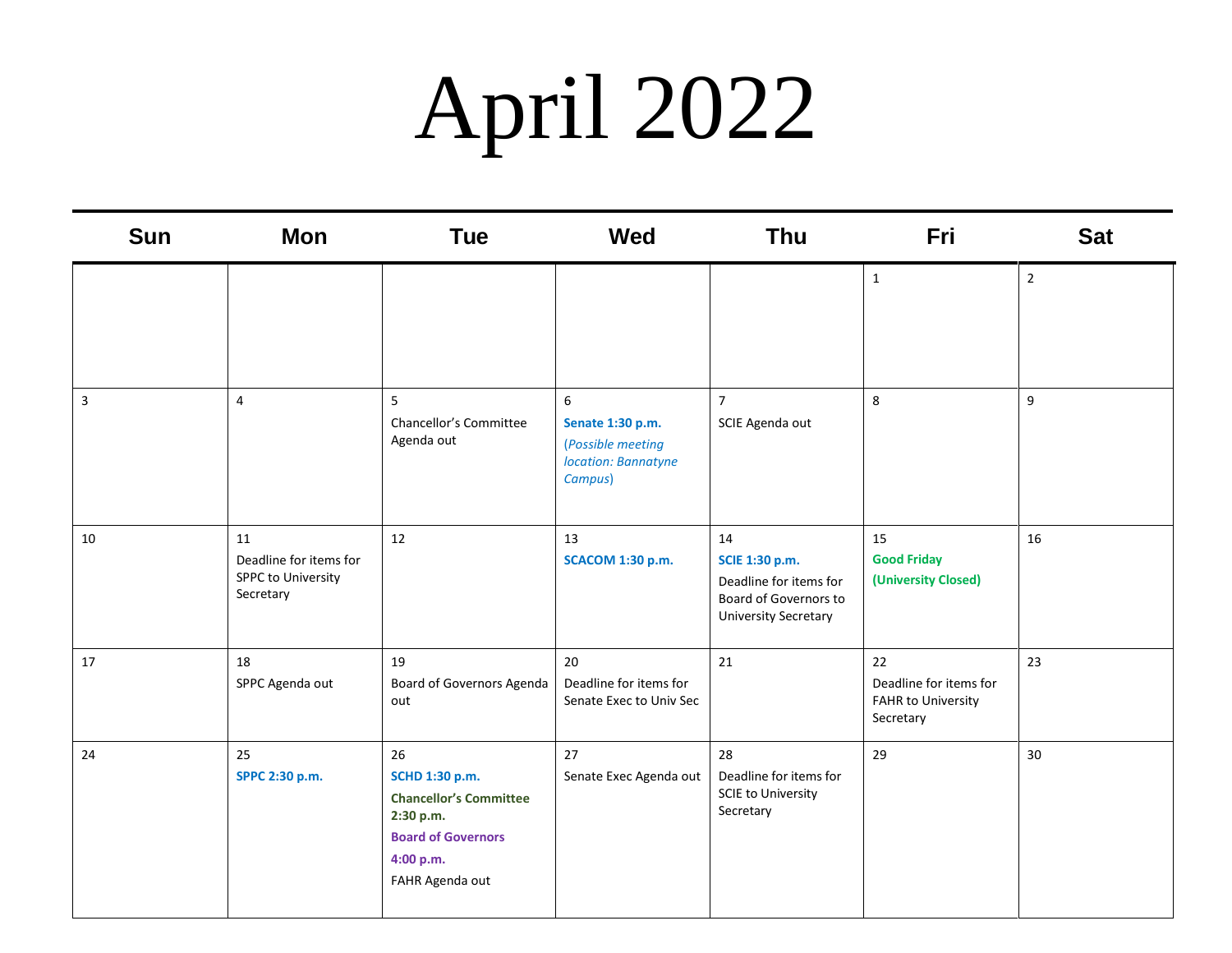# May 2022

| <b>Sun</b>   | <b>Mon</b>                                                      | <b>Tue</b>                                                                                | <b>Wed</b>                                                             | <b>Thu</b>                                                  | Fri                                                                                  | <b>Sat</b>     |
|--------------|-----------------------------------------------------------------|-------------------------------------------------------------------------------------------|------------------------------------------------------------------------|-------------------------------------------------------------|--------------------------------------------------------------------------------------|----------------|
| $\mathbf{1}$ | $\overline{2}$<br><b>SCADR 2:30 p.m.</b>                        | $\overline{\mathbf{3}}$<br>FAHR 2:00 p.m.                                                 | 4<br><b>Senate Executive</b><br>1:30 p.m.                              | $\overline{5}$<br>SCIE Agenda out                           | 6<br>School of Agriculture<br>Convocation                                            | $\overline{7}$ |
| $\,8\,$      | 9                                                               | 10                                                                                        | 11<br><b>SCACOM 1:30 p.m.</b><br>Senate Agenda out                     | 12<br>SCIE 1:30 p.m.                                        | 13<br>Deadline for items for<br>Board of Governors to<br><b>University Secretary</b> | 14             |
| 15           | 16<br>Deadline for items for<br>SPPC to University<br>Secretary | 17<br>Board of Governors Agenda Senate 1:30 p.m.<br>out                                   | 18                                                                     | 19<br>Rady Faculty of Health<br><b>Sciences Convocation</b> | $20\,$                                                                               | 21             |
| 22           | 23<br><b>Victoria Day</b><br>(University Closed)                | 24<br><b>Board of Governors</b><br>4:00 p.m.<br>SPPC and Gov. &<br>Nominating Agendas out | 25<br>Deadline for items for<br>Senate Exec to University<br>Secretary | 26<br><b>SCRP 2:00 p.m.</b>                                 | 27                                                                                   | 28             |
| 29           | 30<br>SPPC 2:30 p.m.                                            | 31<br><b>Gov. &amp; Nominating</b><br>4:00 p.m.                                           |                                                                        |                                                             |                                                                                      |                |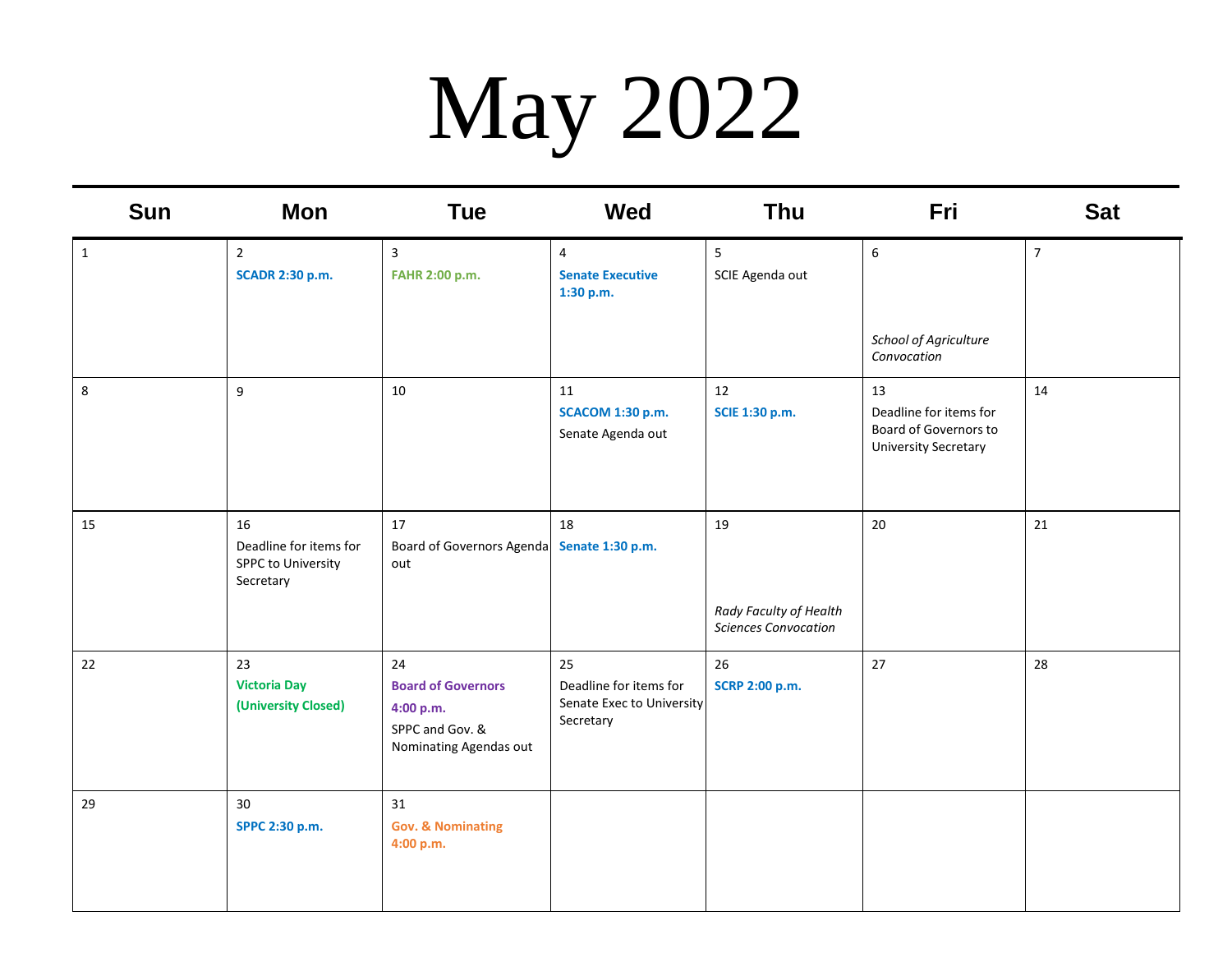#### June 2022

| Sun | <b>Mon</b>                     | Tue                                          | Wed                                    | Thu                                         | Fri                                                                                                                   | <b>Sat</b>     |
|-----|--------------------------------|----------------------------------------------|----------------------------------------|---------------------------------------------|-----------------------------------------------------------------------------------------------------------------------|----------------|
|     |                                |                                              | $\mathbf{1}$<br>Senate Exec Agenda out | $\overline{2}$                              | $\overline{3}$                                                                                                        | $\overline{4}$ |
| 5   | 6<br><b>Spring Convocation</b> | $\overline{7}$<br><b>Spring Convocation</b>  | $\,8\,$<br><b>Spring Convocation</b>   | $\overline{9}$<br><b>Spring Convocation</b> | 10<br>Deadline for items for<br>FAHR & AMRC to<br><b>University Secretary</b><br><b>Senate Executive</b><br>1:30 p.m. | 11             |
| 12  | 13<br><b>USB Convocation</b>   | 14<br>FAHR & ARMC Agendas<br>out             | 15<br>Senate Agenda out                | 16                                          | 17<br>Deadline for items for<br>Board of Governors to<br><b>University Secretary</b>                                  | 18             |
| 19  | 20                             | 21<br>FAHR 4:00 p.m.<br>ARMC 5:30 p.m.       | 22<br>Senate 1:30 p.m.                 | 23                                          | 24                                                                                                                    | 25             |
| 26  | 27                             | 28<br><b>Board of Governors</b><br>4:00 p.m. | 29                                     | 30                                          |                                                                                                                       |                |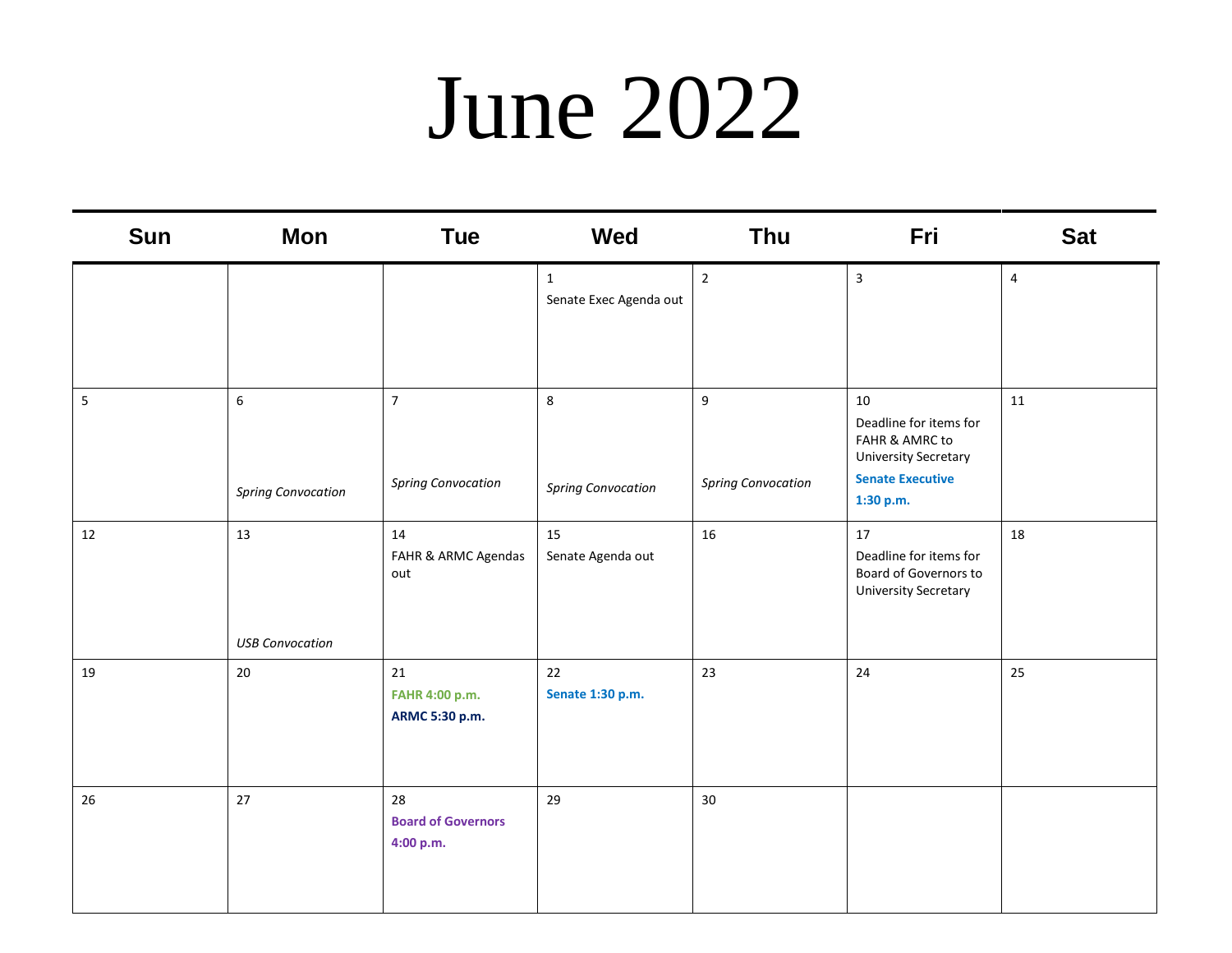# July 2022

| Sun          | <b>Mon</b>     | <b>Tue</b>              | Wed              | Thu            | Fri                                                      | <b>Sat</b>      |
|--------------|----------------|-------------------------|------------------|----------------|----------------------------------------------------------|-----------------|
|              |                |                         |                  |                | $\mathbf{1}$<br><b>Canada Day</b><br>(University Closed) | $\overline{2}$  |
| $\mathbf{3}$ | $\overline{4}$ | $\overline{\mathbf{5}}$ | $\boldsymbol{6}$ | $\overline{7}$ | $\,8\,$                                                  | 9               |
| $10\,$       | $11\,$         | $12\,$                  | 13               | $14\,$         | 15                                                       | $16\,$          |
| $17\,$       | 18             | 19                      | $20\,$           | 21             | 22                                                       | 23              |
| $24\,$       | 25             | $26\,$                  | $27$             | 28             | 29                                                       | 30 <sub>o</sub> |
| 31           |                |                         |                  |                |                                                          |                 |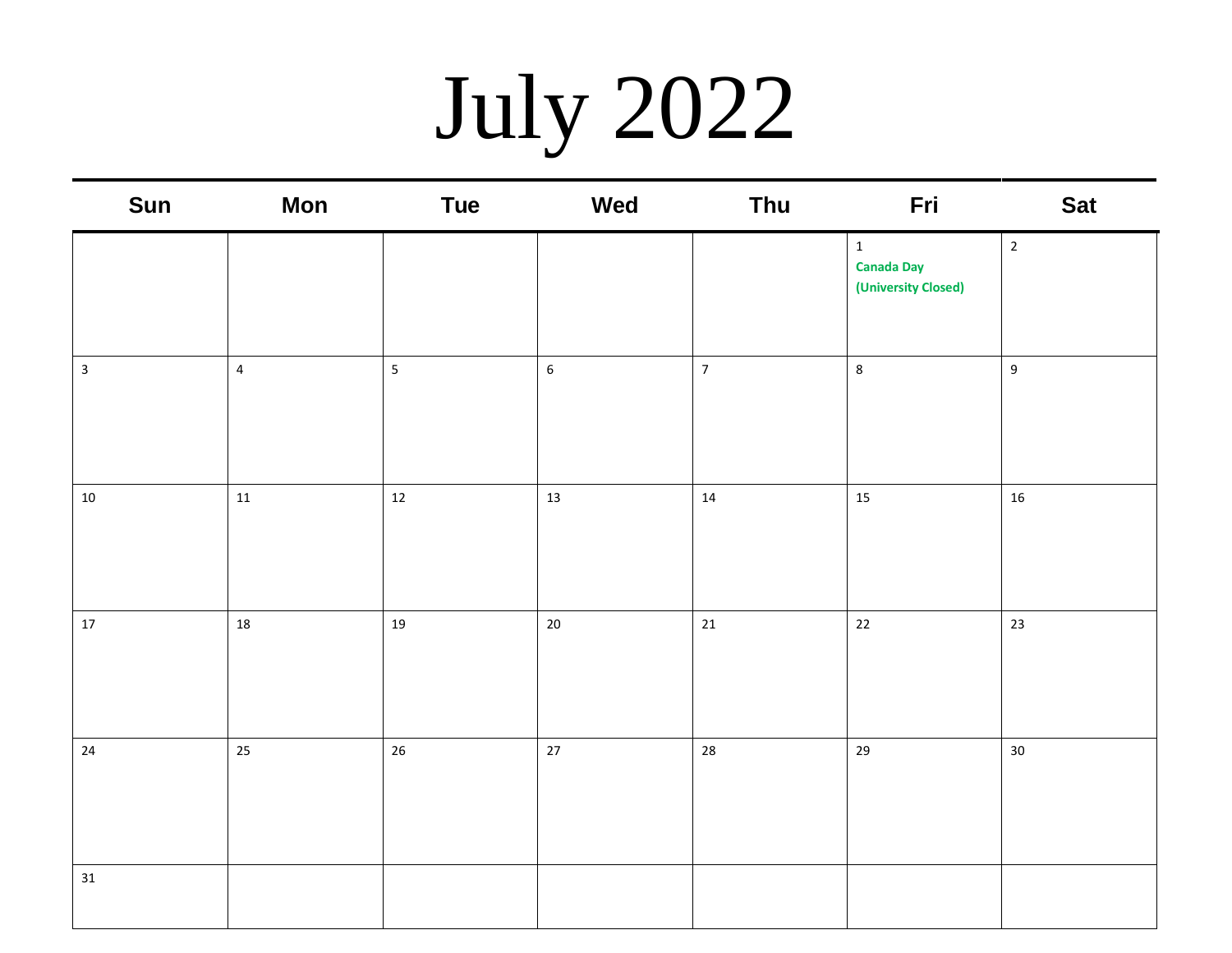## August 2022

| Sun            | <b>Mon</b>                                                      | <b>Tue</b>                                | <b>Wed</b>   | Thu            | Fri                                                                               | <b>Sat</b>  |
|----------------|-----------------------------------------------------------------|-------------------------------------------|--------------|----------------|-----------------------------------------------------------------------------------|-------------|
|                | $\mathbf{1}$<br><b>Terry Fox Day</b><br>(University Closed)     | $\overline{2}$                            | $\mathbf{3}$ | $\overline{4}$ | $\overline{5}$                                                                    | $\,$ 6 $\,$ |
| $\overline{7}$ | 8                                                               | $\boldsymbol{9}$                          | 10           | 11             | 12                                                                                | 13          |
| 14             | 15<br>Deadline for items for<br>SPPC to University<br>Secretary | 16                                        | $17\,$       | $18\,$         | 19<br>Deadline for items for<br>Board Executive to<br><b>University Secretary</b> | 20          |
| 21             | 22<br>SPPC Agenda out                                           | 23<br>Board Executive Agenda<br>out       | 24           | 25             | 26                                                                                | 27          |
| 28             | 29<br>SPPC 2:30 p.m.                                            | 30<br><b>Board Executive</b><br>4:00 p.m. | 31           |                |                                                                                   |             |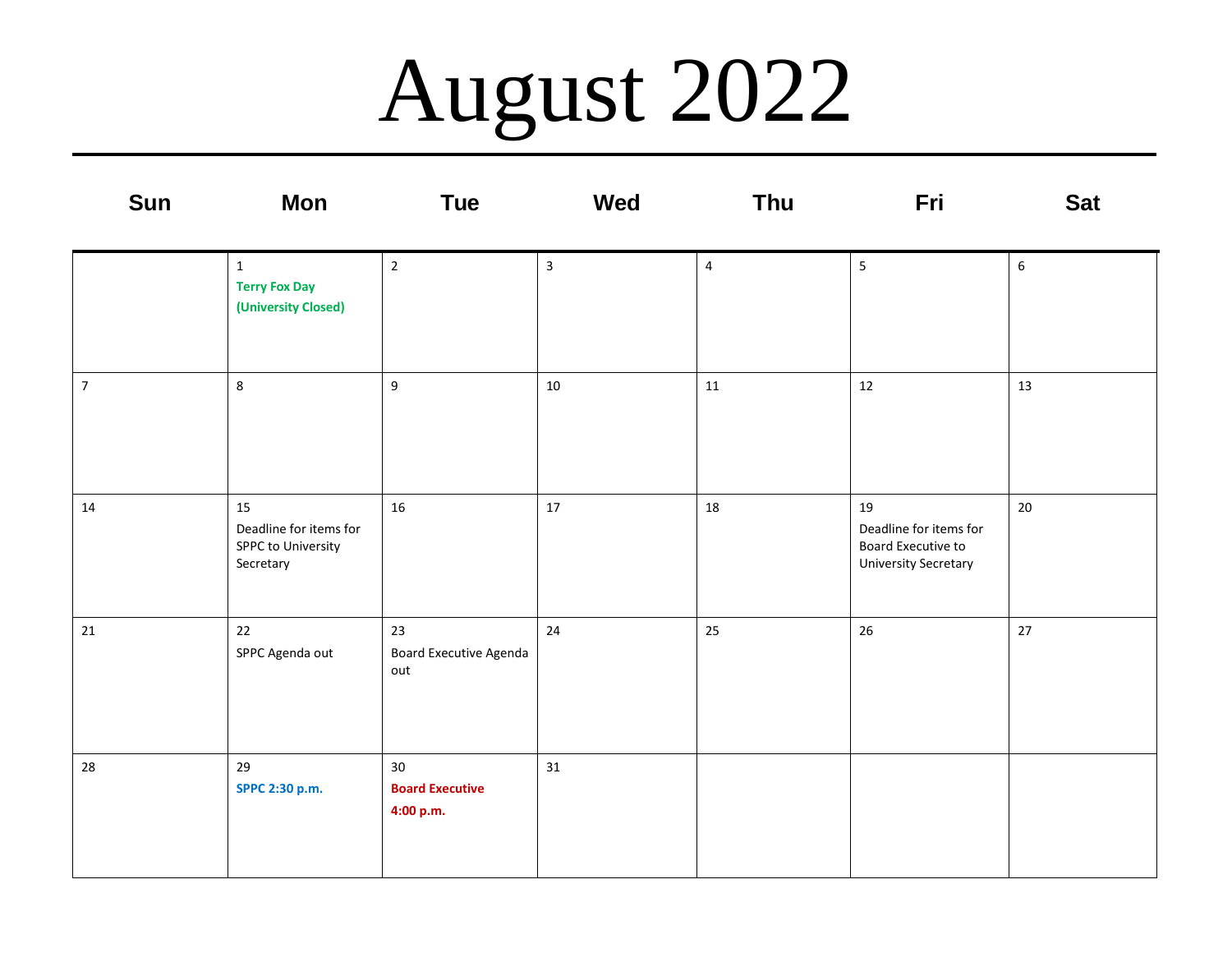## September 2022

| <b>Sun</b>     | Mon                                                                    | <b>Tue</b>                                    | <b>Wed</b>                                                                         | <b>Thu</b>                                                                                                                               | Fri                                                                                                                            | <b>Sat</b> |
|----------------|------------------------------------------------------------------------|-----------------------------------------------|------------------------------------------------------------------------------------|------------------------------------------------------------------------------------------------------------------------------------------|--------------------------------------------------------------------------------------------------------------------------------|------------|
|                |                                                                        |                                               |                                                                                    | $\mathbf{1}$<br>Request to Faculties for<br><b>UDC Annual Report</b><br>Deadline for Items for<br><b>SCIE to University</b><br>Secretary | $\overline{2}$<br>Deadline for items for<br>FAHR and ARMC to<br><b>University Secretary</b><br>Gov. & Nominating<br>Agenda out | 3          |
| $\overline{4}$ | 5<br><b>Labour Day</b><br>(University Closed)                          | 6<br>FAHR & ARMC Agendas<br>out               | $\overline{7}$<br>Deadline for items for<br>Senate Exec to University<br>Secretary | 8<br><b>Senate Orientation</b><br>9:00 a.m.<br>SCIE Agenda out<br>Deadline for items for<br>SCUR to Univ. Secretary                      | 9<br><b>Gov. &amp; Nominating</b><br>9:00 a.m.                                                                                 | 10         |
| 11             | 12<br>Deadline for items for<br><b>SPPC to University</b><br>Secretary | 13<br>FAHR 4:00 p.m.<br>ARMC 5:30 p.m.        | 14<br><b>SCACOM 1:30 p.m.</b><br>Senate Exec Agenda out                            | 15<br>SCIE 1:30 p.m.<br>SCUR Agenda out                                                                                                  | 16<br>Deadline for items for<br>Board of Governors to<br><b>University Secretary</b>                                           | 17         |
| 18             | 19<br>SPPC Agenda out                                                  | 20<br><b>Board of Governors</b><br>Agenda out | 21<br><b>Senate Executive</b><br>1:30 p.m.                                         | 22<br><b>SCUR 3:00 p.m.</b>                                                                                                              | 23                                                                                                                             | 24         |
| 25             | 26<br>SPPC 2:30 p.m.                                                   | 27                                            | 28<br><b>Board of Governors</b><br>4:00 p.m.<br>Senate Agenda out                  | 29<br>SCRP 2:00 p.m.<br>Deadline for items for<br><b>SCIE to University</b><br>Secretary                                                 | 30                                                                                                                             |            |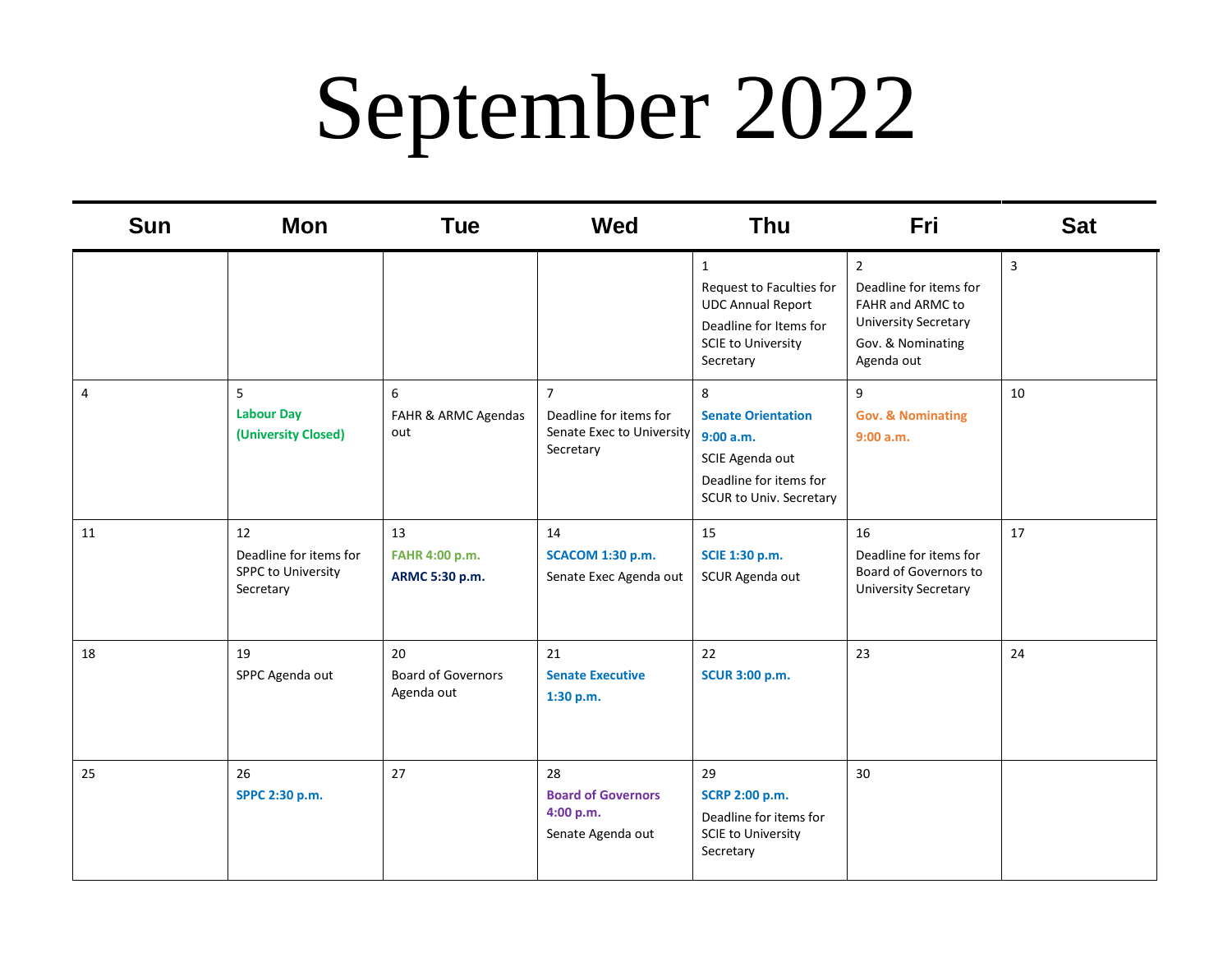### October 2022

| <b>Sun</b>     | <b>Mon</b>                                                                         | <b>Tue</b>                                                                                | <b>Wed</b>                                                            | <b>Thu</b>                                                  | Fri                                                                               | <b>Sat</b>                                                   |
|----------------|------------------------------------------------------------------------------------|-------------------------------------------------------------------------------------------|-----------------------------------------------------------------------|-------------------------------------------------------------|-----------------------------------------------------------------------------------|--------------------------------------------------------------|
|                |                                                                                    |                                                                                           |                                                                       |                                                             |                                                                                   | $\mathbf{1}$                                                 |
| $\overline{2}$ | 3<br>Deadline for Faculty UDC<br>Annual Report<br>submissions                      | $\overline{4}$                                                                            | 5<br>Deadline for items for<br>Senate Exec to University<br>Secretary | 6<br>Senate 1:30 p.m.<br>SCIE Agenda out                    | $\overline{7}$                                                                    | 8                                                            |
| 9              | 10<br><b>Thanksgiving Day</b><br>(University Closed)                               | 11                                                                                        | 12<br>Senate Exec Agenda out                                          | 13<br>SCIE 1:30 p.m.                                        | 14<br>Deadline for items for<br>Board Executive to<br><b>University Secretary</b> | 15<br>Deadline for<br>Distinguished Professor<br>Nominations |
| 16             | 17<br>Deadline for items for<br>SPPC to University<br>Secretary                    | 18<br>Board Executive and Gov.<br>& Nominations Agendas<br>out<br><b>Fall Convocation</b> | 19<br><b>Senate Executive 9:30</b><br>a.m.<br><b>Fall Convocation</b> | 20<br><b>Fall Convocation</b>                               | 21                                                                                | 22                                                           |
| 23             | 24<br>SPPC Agenda out                                                              | 25<br><b>Board Executive</b><br>4:00 p.m.<br><b>Gov. &amp; Nominating</b><br>5:00 p.m.    | 26<br>Senate Agenda out                                               | 27<br>Rady Faculty of Health<br><b>Sciences Convocation</b> | 28                                                                                | 29                                                           |
| 30             | 31<br>SPPC 2:30 p.m.<br>Deadline for<br>Nominations for<br><b>Honorary Degrees</b> |                                                                                           |                                                                       |                                                             |                                                                                   |                                                              |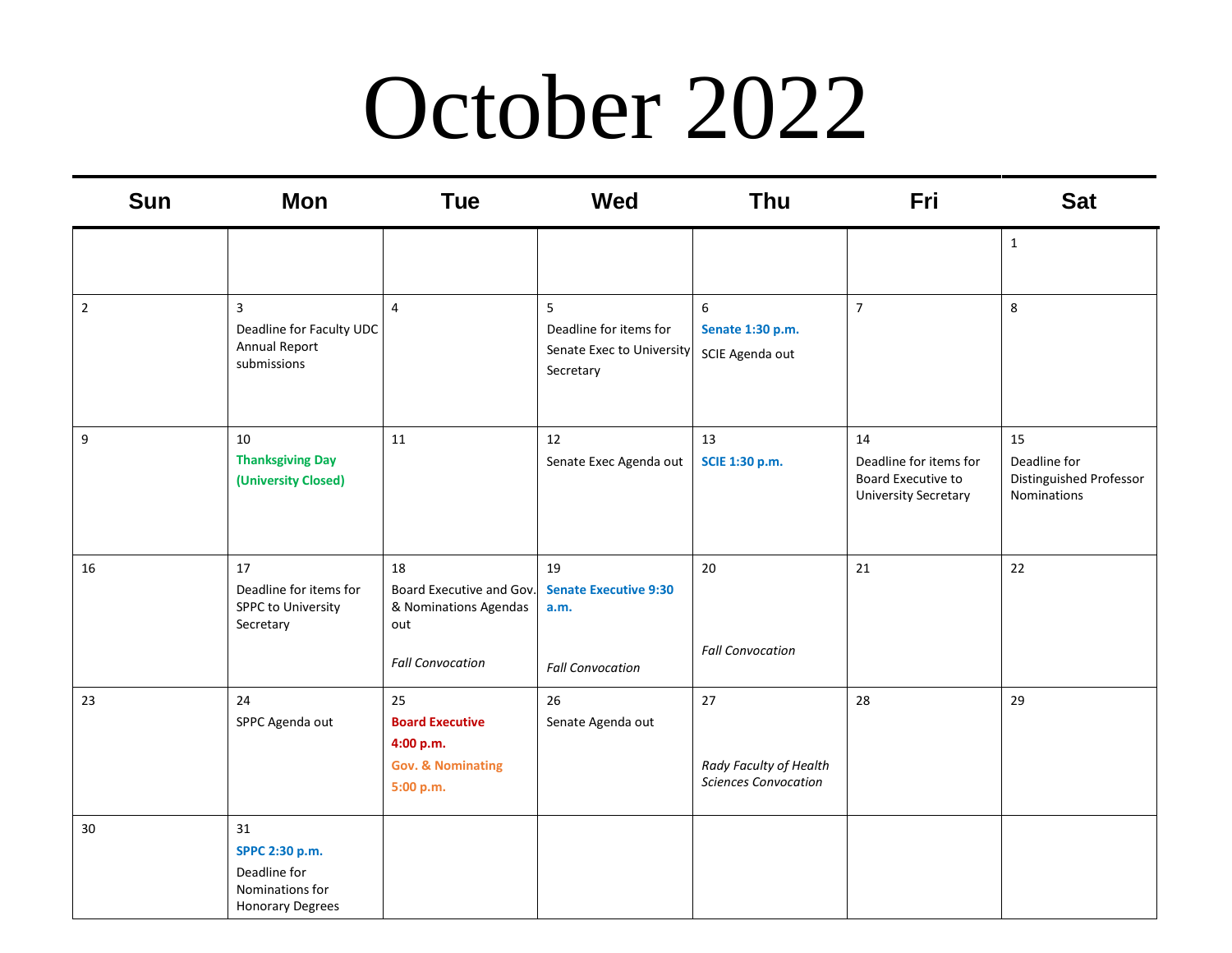### November 2022

| <b>Sun</b> | <b>Mon</b>                                                             | <b>Tue</b>                                                                                                | <b>Wed</b>                                                                                       | Thu                                                                                       | Fri                                                                                       | <b>Sat</b> |
|------------|------------------------------------------------------------------------|-----------------------------------------------------------------------------------------------------------|--------------------------------------------------------------------------------------------------|-------------------------------------------------------------------------------------------|-------------------------------------------------------------------------------------------|------------|
|            |                                                                        | $\mathbf{1}$                                                                                              | $\overline{2}$<br>Senate 1:30 p.m.                                                               | 3<br>Deadline for items for<br><b>SCIE to University</b><br>Secretary                     | $\overline{4}$<br>Deadline for items for<br>FAHR & ARMC to<br><b>University Secretary</b> | 5          |
| 6          | $\overline{7}$                                                         | 8<br>FAHR & ARMC Agendas<br>out                                                                           | 9<br><b>SCACOM 1:30 p.m.</b><br>Deadline for items for<br>Senate Exec to University<br>Secretary | 10<br>SCIE Agenda out<br>Deadline for items for<br><b>SCUR to University</b><br>Secretary | 11<br><b>Remembrance Day</b><br>(University Closed)                                       | 12         |
| 13         | 14<br>Deadline for items for<br><b>SPPC to University</b><br>Secretary | 15<br>FAHR 4:00 p.m.<br>ARMC 5:30 p.m.<br>Peter D. Curry<br>Committee & SCHD<br>Agendas out               | 16<br>Senate Exec Agenda out                                                                     | 17<br>SCIE 1:30 p.m.<br>SCUR Agenda out                                                   | 18<br>Deadline for items for<br>Board of Governors to<br><b>University Secretary</b>      | 19         |
| 20         | 21<br>SPPC Agenda out                                                  | 22<br>Peter D. Curry<br>Committee 12:00 p.m.<br>SCHD 1:30 p.m.<br><b>Board of Governors</b><br>Agenda out | 23<br><b>Senate Executive</b><br>1:30 p.m.                                                       | 24<br><b>SCRP 2:00 p.m.</b><br><b>SCUR 3:00 p.m.</b>                                      | 25                                                                                        | 26         |
| 27         | 28<br>SPPC 2:30 p.m.                                                   | 29<br><b>Board of Governors</b><br>4:00 p.m.                                                              | 30<br>Senate Agenda out<br>Deadline for items for<br>Senate Exec to University<br>Secretary      |                                                                                           |                                                                                           |            |